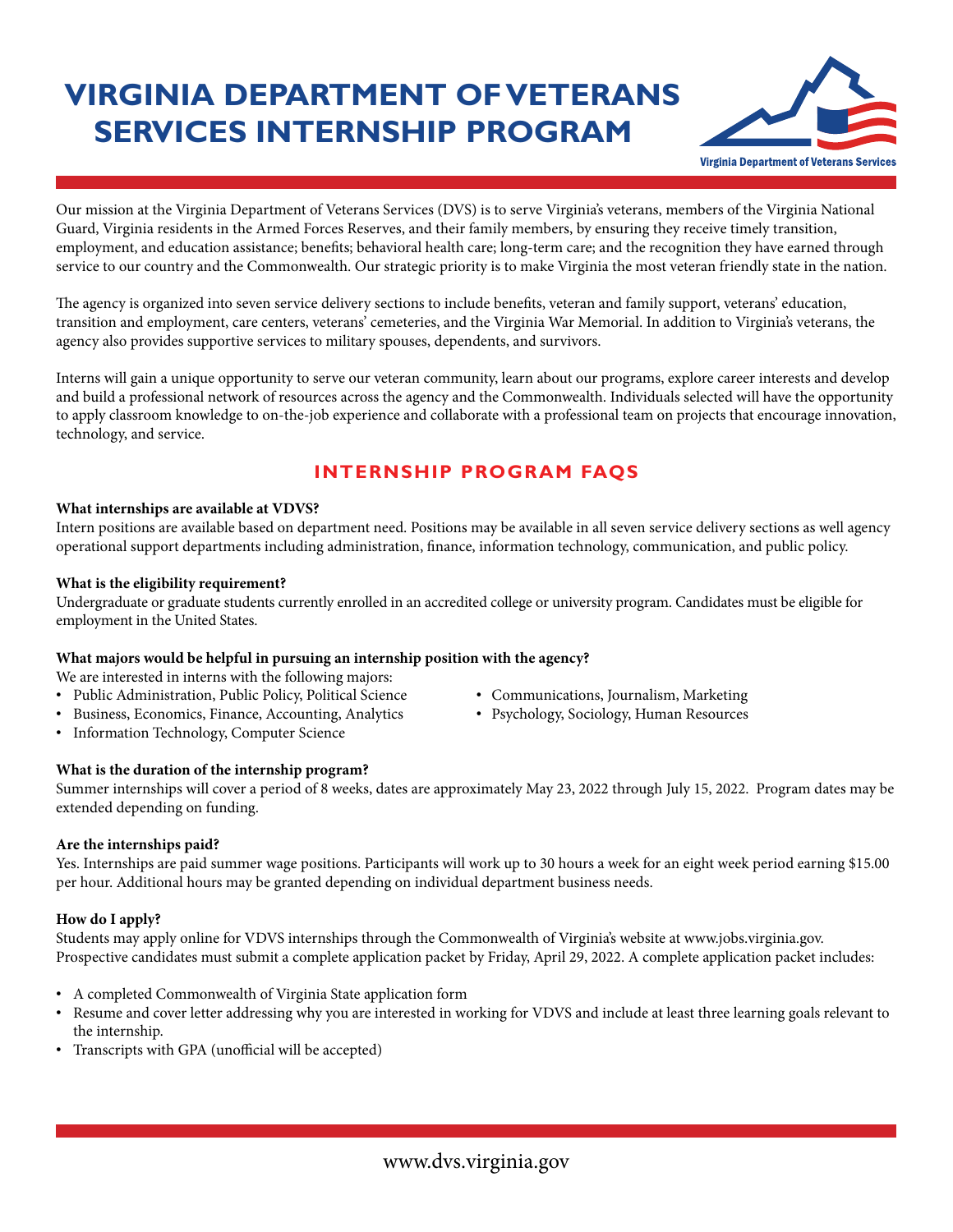#### **What documents are required for academic credit?**

Students will need to provide their program internship requirements to the agency, if applicable to include the number of hours required, number of credits received upon completion of internship, specific program related learning goals if the program dictates, required assignments or projects, and permission from the academic advisor to participate in the internship.

#### **What is the selection process?**

Application packets will be reviewed and candidates will be selected for either an in-person or virtual interview. Selected candidates will be informed of their selection by the hiring manager in May. Upon conditional offer of employment, students must complete a background check prior to their first day. Selected candidates will be required to complete an I-9 form and provide documentation of identity for employment purposes.

### **AVAILABLE POSITIONS**

VDVS is currently recruiting for the following intern position this summer:

**Communications Intern (W0060)** – The Communications Department is seeking a student majoring in communications, journalism, marketing, or related field. Duties include providing support for state campaigns, outreach programs and other communications initiatives. The intern will also conduct research, contact the media, and develop content for the agency webpage, Facebook, LinkedIn, Twitter, e-newsletters, news releases, and support the Communications Director. The necessary skills required for the successful candidate include good writing skills, AP style writing and news release format, editing photos and videos. Basic knowledge of Microsoft Office programs, including Word and PowerPoint. The intern may be asked to travel and participate in local events throughout Virginia.

https://virginiajobs.peopleadmin.com/postings/274800

**Finance Intern (W0061)** – The Finance Department is seeking a student majoring in business, economics, finance, accounting, analytics, or related field. Duties include expanding the Agency Risk Management and Internal Controls Programs (ARMICS) to be inclusive of the entire agency and all regulatory requirements in addition to the accounting and internal control requirement. The necessary skills required for the successful candidates include good communication and writing skills, analytical, time management skills, detail oriented, and self-directed. Proficiency in Microsoft Office programs, including Word and Excel. Interns will work with agency leadership on projects. https://virginiajobs.peopleadmin.com/postings/274966

**Education Intern (W0062)** – The Women Veteran Program is seeking students majoring business, economics, finance, accounting, analytics, or related field. Duties include survey development, data collection, and analysis support for women veteran needs assessment and program initiatives. The necessary skills required for the successful candidate include good communication, time management, data collection, survey development, detail oriented, and self-directed. Basic knowledge of Microsoft Office programs, including Word, Excel and PowerPoint. The intern may be asked to travel and participate in local events throughout Virginia.

https://virginiajobs.peopleadmin.com/postings/274970

**Education Intern (W0063)** – The Virginia State Approving Agency (SAA) is seeking a student majoring in business, public administration, public policy, or related field. Duties include managing the On-the-job Training and Apprenticeship Program and enroll veterans and other eligible persons seeking education and training benefits from the U.S. Department of Veteran Affairs under the Montgomery and Post 9/11 GI Bills. Provide administrative support on unique projects. The necessary skills for the successful candidate include good communication and time management skills, planning and analytical skills, interpreting regulations, detail oriented, self-directed, and the ability to collaborate with business owners and operators. https://virginiajobs.peopleadmin.com/postings/274973

**Education Intern (W0064)** – The Military Education and Workforce Program is seeking a student majoring in business, public administration, public policy, or related field. Duties include veteran management and workforce pathway creation, project management, and support for the SkillBridge program. Interns will work with state transition coordinators, workforce managers, and V3 employers. The necessary skills for the successful candidate include good communication and time management skills, planning and analytical skills, detail oriented, self-directed, and the ability to collaborate with managers and employers.

https://virginiajobs.peopleadmin.com/postings/274974